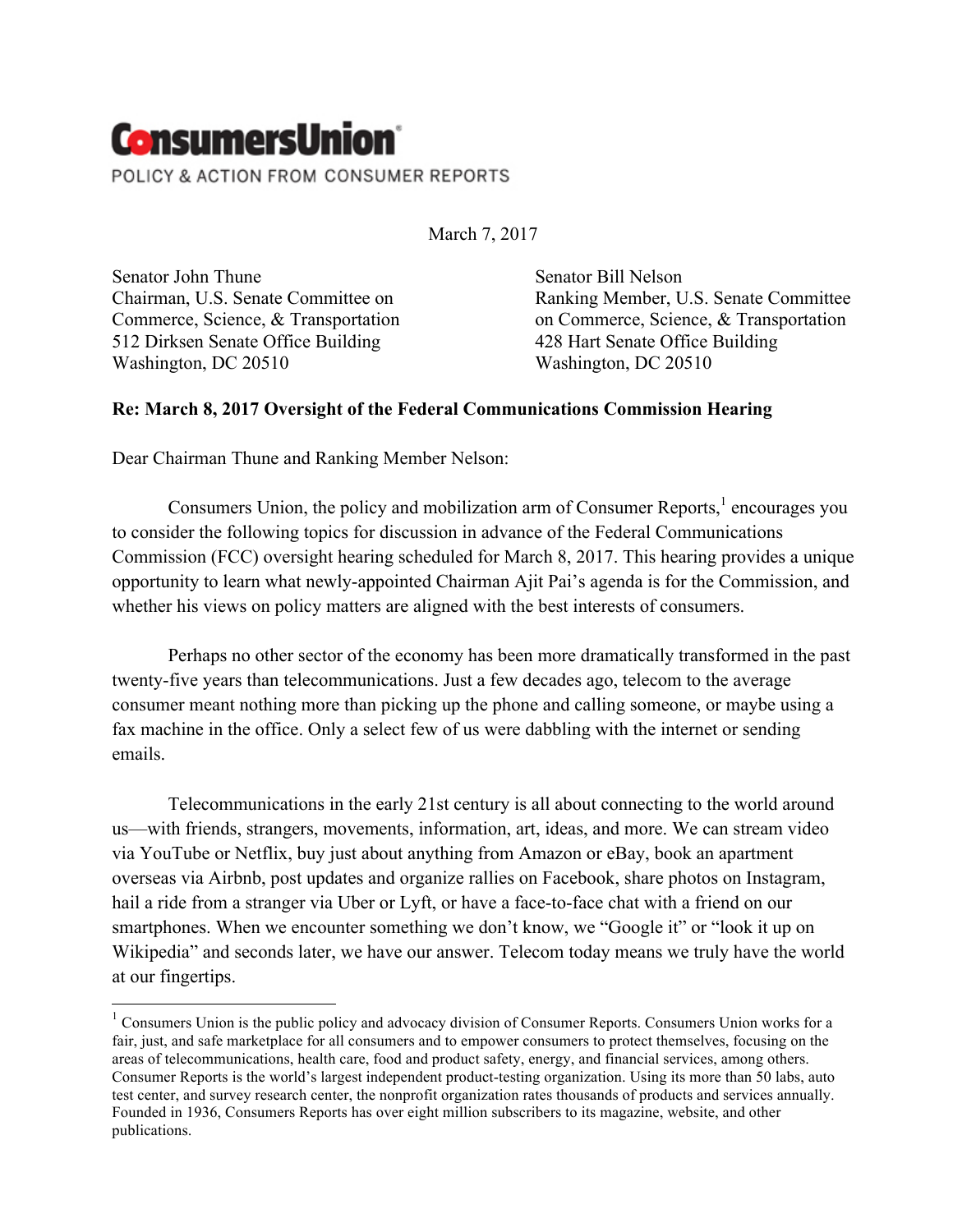These advancements did not magically happen sometime since the mid-1990s. Though both politicians and activists demanded an internet "free" from regulation, the fact is that government carefully tended the rise of a diverse internet full of choices—good choices—for consumers. By favoring competition over consolidation and common sense rules of the road instead of unbridled commercialization, policymakers fostered a rich and robust telecommunications industry and a vibrant, open internet that is changing our lives for the better every day.

Such smart decisions by government played a role and must continue to do so to protect consumers in the new world of dizzying telecom inventions, and to guarantee a fair marketplace where the next great idea can flourish. Increased consolidation and industry calls for unwarranted deregulation pose challenges to the level playing field that benefits consumers. We at Consumers Union recognize the crucial role the FCC plays in the telecommunications sector, and we urge you to ensure the hearing is an opportunity to raise the critical consumer issues we describe in detail below.

### *The Clear Need to Protect the FCC's Broadband Privacy Rules*

The FCC made history last October when it adopted consumer-friendly privacy rules that give consumers more control over how their information is collected by internet service providers (ISPs). Said another way, consumers can decide whether an ISP can collect a treasure trove of consumer information, whether it is a web browsing history or the apps a consumer may have on a smartphone. We believe the rules are simple, reasonable, and straightforward.

ISPs, by virtue of their position as gatekeepers to everything on the internet, enjoy a unique window into consumers' online activities. Data including websites consumers visit, videos viewed, and messages sent is very valuable. Small wonder, then, that ISPs are working so hard to have the FCC's new privacy rules thrown out, either through use of the Congressional Review Act or through the reconsideration process at the Commission. But we should make no mistake: abandoning the FCC's new privacy rules is about what benefits big cable companies and not about what is best for consumers.

 Unfortunately, one of Chairman Pai's first anticipated actions at the FCC is to unravel these rules. Doing so would clearly be choosing corporations over consumers. Chairman Pai said last week that he will seek to harmonize the FCC's privacy rules with those of the Federal Trade Commission (FTC).<sup>2</sup> Moreover, he claimed consumers were "stripped" of the FTC's privacy

 <sup>2</sup> Statement, Office of Chairman Pai, *FCC Chairman & FTC Chairman on Protecting Americans' Online Privacy*  (March 1, 2017), https://www.fcc.gov/document/fcc-chairman-ftc-chairman-protecting-americans-online-privacy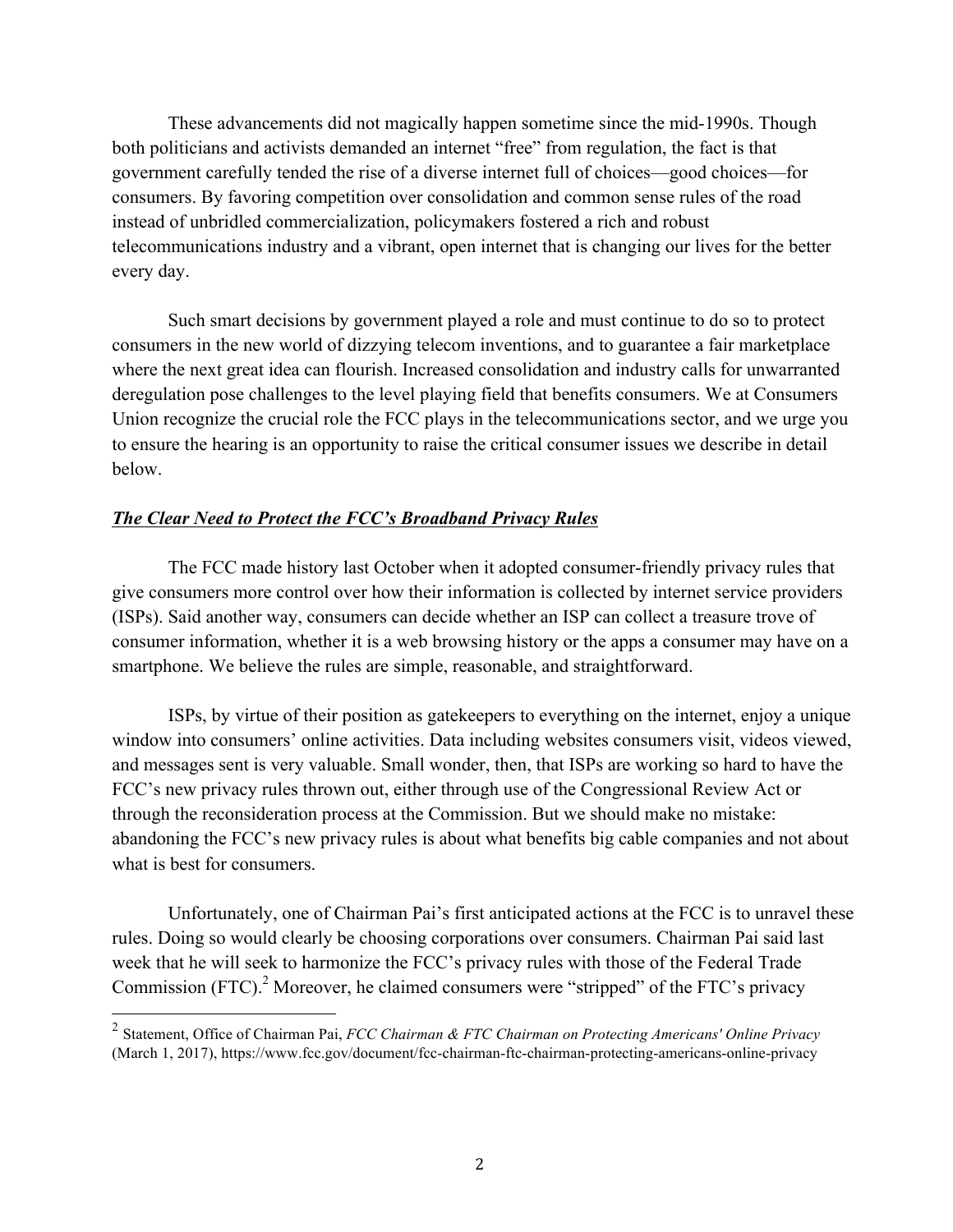protections in 2015, when ISPs were reclassified as common carriers under Title II by the FCC.<sup>3</sup> Lacking is any mention that the FCC made this change in order to secure the legal footing to enact net neutrality rules. The Chairman also failed to mention the fact that the FCC's rules on broadband privacy were adopted to protect consumers' privacy in the wake of any losses experienced after reclassification.

Chairman Pai has indicated that he believes "jurisdiction over broadband providers' privacy and data security practices should be returned to the FTC, the nation's expert agency with respect to these important subjects,<sup>34</sup> even though the FTC currently possesses *no* jurisdiction over the vast majority of ISPs thanks to the common carrier exemption—an exemption made stricter by the Ninth Circuit Court of Appeals in last year's *AT&T Mobility* case.5

This is such a poor solution that it amounts to no solution at all. For the FTC to regain jurisdiction over the privacy practices of ISPs, the FCC would first have to scrap Title II reclassification—not an easy task which would be both time-consuming and subject to judicial review, and jeopardize the legal grounding of the *2015 Open Internet Order*. Congress, in turn, would have to pass legislation to remove the common carrier exemption, thus granting the FTC jurisdiction over those ISPs who are common carriers. We are skeptical Congress would take such an action. Finally, the FTC does not enjoy the same robust rulemaking authority that the FCC does. As a result, consumers would have to wait for something bad to happen before the FTC would step in to remedy a violation of privacy rights.

Though Chairman Pai's remarks express concern over the "stripped" privacy rights of consumers and the need to fill the "consumer protection gap created by the FCC in 2015,"6 this ignores the stark reality that the FCC did just that last October by enacting strong rules which favor consumers over corporations. Chairman Pai also fails to acknowledge that the FCC's privacy rules are stronger than the FTC's guidelines. Any fondness for the FTC's approach to privacy is merely support for dramatically weaker privacy protections favored by most corporations.

There is no question that consumers favor the FCC's current broadband privacy rules. Consumers Union launched an online petition drive last month in support of the Commission's strong rules. To date, close to 50,000 consumers have signed the petition and the number is growing. When asked last week to submit comments to the FCC in opposition to industry's petitions of reconsideration, just under 9,000 comments were filed in a matter of days. Consumers

  $3$  Id.

 $4$  Id.

 $5$  *Federal Trade Commission v. AT&T Mobility LLC*, F. Supp. 3d No.15-16585 (9th Cir. 2016)

<sup>6</sup> Statement, Office of Chairman Pai, *FCC Chairman & FTC Chairman on Protecting Americans' Online Privacy*  (March 1, 2017), https://www.fcc.gov/document/fcc-chairman-ftc-chairman-protecting-americans-online-privacy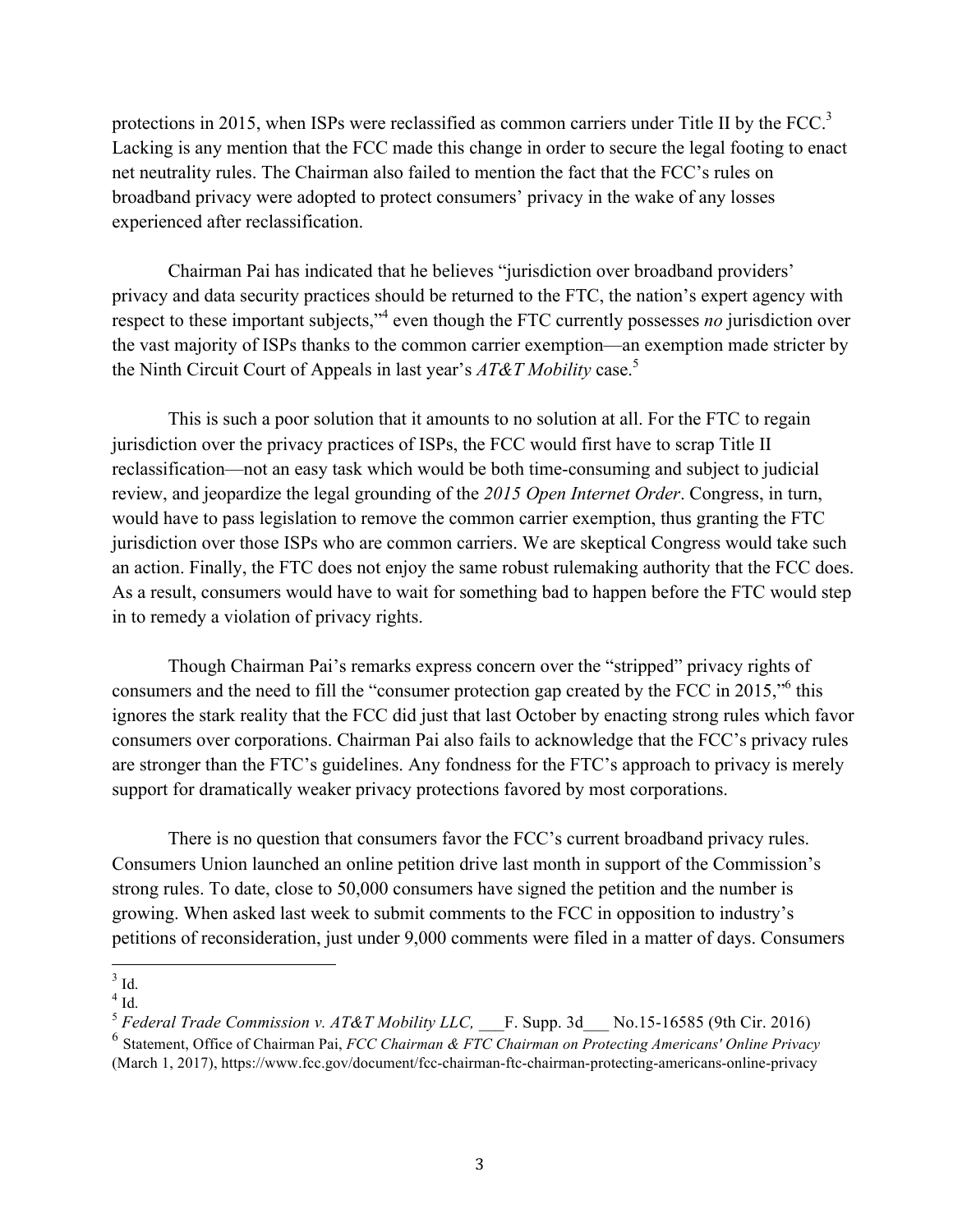care about privacy and want the strong privacy protections afforded to the them by the FCC. Any removal or watering down of those rules would represent the destruction of simple privacy protections for consumers.

**We urge you to ask Chairman Pai and his colleagues how favoring the FTC's approach to privacy enforcement is anything less than a weakening of the current FCC broadband privacy rules, and to inquire about the many steps needed for the FTC to exercise comparable jurisdiction over issues critical to consumer privacy.**

#### *At Risk: Net Neutrality and the 2015 Open Internet Order*

Consumers Union has long been a champion of strong net neutrality rules to ensure nondiscrimination of internet traffic, and to prevent throttling or paid prioritization of web content. We supported the adoption of the FCC's *2015 Open Internet Order* and will oppose any attempt by Congress or the Commission to weaken or abolish the rules contained within the *Order*.

The *2015 Open Internet Order* faces an uncertain future. Despite overwhelming consumer support for net neutrality rules, many Republicans in Congress have vowed to overturn the *Order* via legislation. At the FCC, Chairman Pai and Commissioner O'Reilly dissented to the *Order's*  passage, and thus, many expect they will act to dismantle it in the future.

In support of this position, Chairman Pai's asserted that: "after the FCC embraced utilitystyle regulation, the United States experienced the first-ever decline in broadband investment outside of a recession. In fact, broadband investment remains lower today than it was when the FCC changed course in 2015."<sup>7</sup> His statement suggests the FCC's net neutrality rules are stifling investment into broadband services. and therefore, the rules should be scrapped. However, thanks to an investigation of this claim by colleagues at *Consumerist*, we now know the facts do not support Chairman's Pai claim.

According to a February 28, 2017, *Consumerist* article, major broadband providers including Comcast, AT&T, Verizon, CenturyLink, and Charter have all spent the same or more on capital expenditures in 2016 since 2014—such spending does not represent a decline in investment.<sup>8</sup> Broadband backbone providers also increased their capital investments since the *2015 Open Internet Order* was adopted. For example, Level 3 Communications spent \$1.33 billion in

 <sup>7</sup> Ajit Pai, *Remarks Of Federal Communications Commission Chairman Ajit Pai At The Mobile World Congress* (speech, Barcelona, Spain, February 28, 2017), https://www.fcc.gov/document/chairman-pais-keynote-mobile-worldcongress-barcelona

<sup>8</sup> Chris Morran, *FCC Chair Claims Broadband Investment At Historic Low Level Because Of Net Neutrality; That's Not What The Numbers Say*, CONSUMERIST.COM (Feb. 28, 2017), http://consumerist.com/2017/02/28/fcc-chairclaims-broadband-investment-at-historic-low-level-because-of-net-neutrality-thats-not-what-the-numbers-say/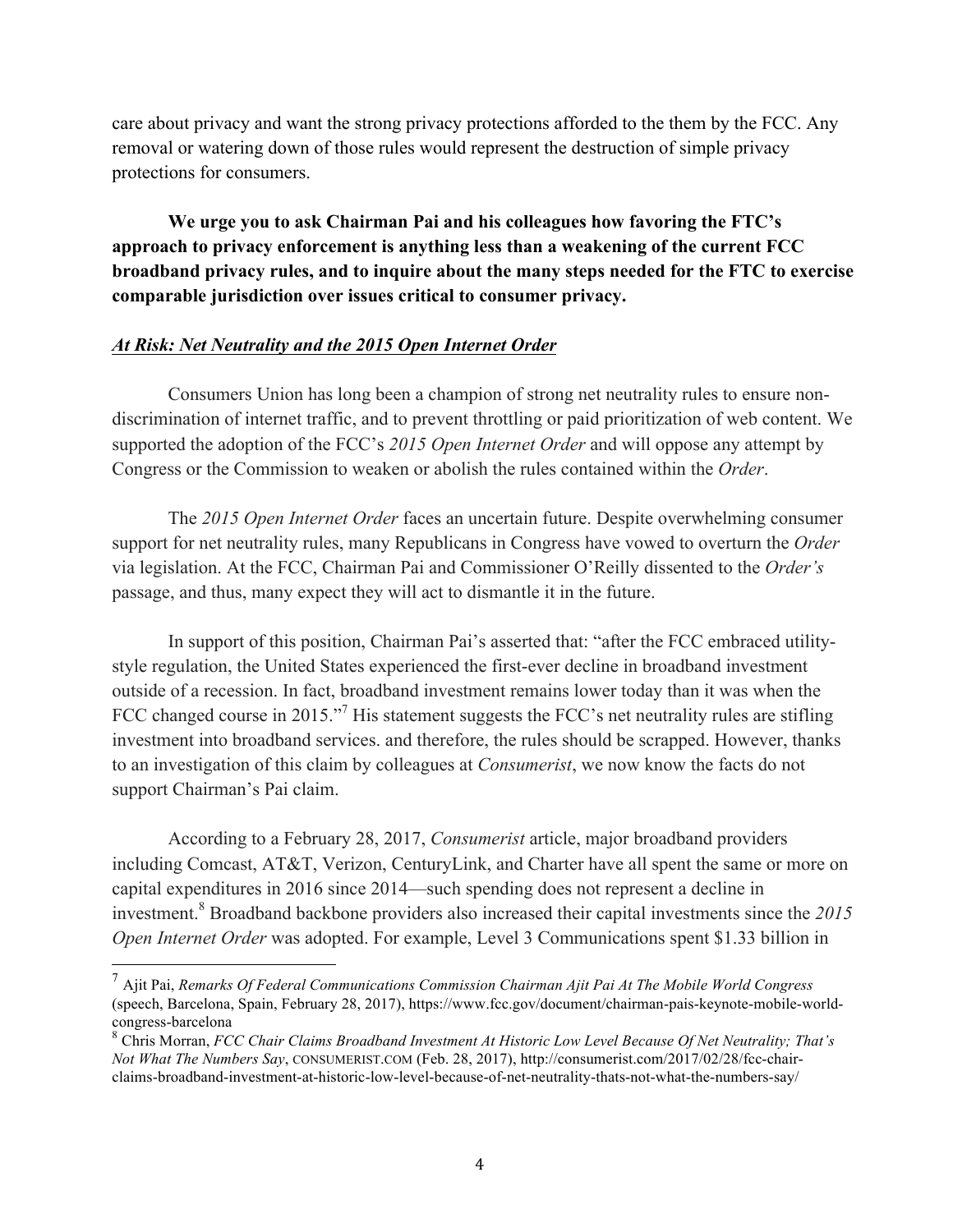2016, more than it spent in either 2015 (\$1.23 billion) or 2014 (\$1.25 billion). Cogent Communications spent \$45.2 million last year, up from \$35.6 million in 2015.<sup>9</sup> Again, these are investment *increases*, not declines.

**We encourage you to ask Chairman Pai where the facts he cited came from with regard to the historically low levels of broadband investment that he uses as a justification to scuttle the FCC's net neutrality rules. We also ask you to investigate his plans and thinking with regard to net neutrality.**

# *Stemming Rising Cable Prices and the Rapid Growth of Unwarranted, Company-Imposed Monthly Fees*

More than six years ago, Charter Communications began charging a "broadcast TV surcharge," purportedly to recoup the rising costs of network programming retransmission consent fees negotiated with broadcasters. Other large pay-TV providers—e.g., Comcast, and Time Warner Cable (now owned by Charter)—followed suit with their own "broadcast fee" in addition to other new charges, such as a "regional sports fee" for sports channels that some consumers never even watch. Some providers even add another "HD technology" fee. These fees are all in addition to set-top box fees that pay-TV providers have been gouging consumers with for years.

Moreover, these add-on fees are tacked on top of the rates advertised to consumers, and are typically shown on the monthly bill near or with government-imposed taxes and fees, misleadingly suggesting that they are also required by law. Company-imposed fees cause consumer confusion, and more importantly, add up. A sample cable bill from December 2016 lists the bundled services rate of \$119.99 for video programming and broadband internet. But then there's an "AnyRoom DVR" fee of \$10, an "HD Technology Fee" of \$9.95, a "Broadcast TV Fee" of \$5, and a "Regional Sports Fee" of \$3. That's almost \$28 in add-ons in one month—nearly a 25 percent surcharge above the advertised base rate—that consumers are often unaware of when signing up for service.

To make matters worse, some of these company-imposed fees have increased dramatically since being introduced a few years ago, and were hiked again for 2017. Taking a look at the same cable bill updated for February reveals a "Broadcast TV Fee" of \$7, and a "Regional Sports Fee" of \$5—a 50 percent increase over what was charged last year. So, the add-ons rose to \$32 a month! This now represents more than a 26 percent surcharge per month on top of the rate for what consumers believe they are paying for cable and broadband service. What better way to camouflage rate increases?

 $\frac{9}{9}$  Id.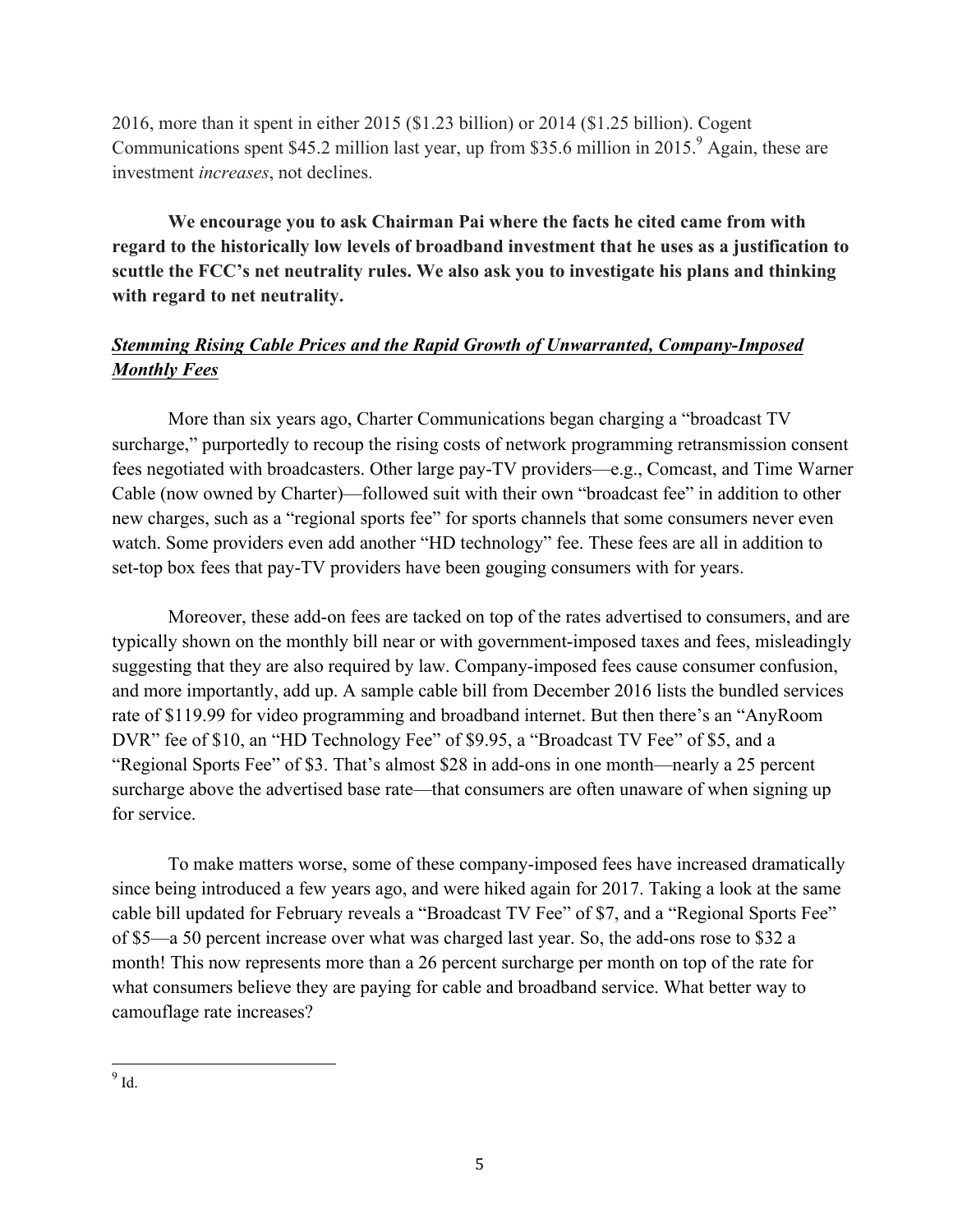We agree with the FCC's Consumer Advisory Committee's (CAC's) recommendation that pay-TV providers should provide consumers with the estimated dollar amount of their total monthly bill that includes company-imposed fees and surcharges at the time service is initiated. Even better would be if pay-TV providers did away with these arbitrary add-on fees altogether, and offered a competitive bundled rate that fully represents the cost of programming consumers are purchasing.

**We urge the committee to ask what Chairman Pai believes should be done to stem the proliferation of company-imposed fees and whether under his leadership, the FCC will adopt the CAC's modest, consumer-friendly recommendation.** 

### *Addressing the Punitively High Costs in the Set-Top Box Market*

The Commission has a decades-old mandate to inject competition into the market for devices that access and deliver multichannel video programming or pay-TV content—also known as the set-top box market. Titled "Competitive Availability Of Navigation Devices," Section 629 of the 1996 Telecommunications Act could not be clearer:

The Commission shall, in consultation with appropriate industry standard-setting organizations, adopt regulations to assure the commercial availability, to consumers of multichannel video programming and other services offered over multichannel video programming systems, of converter boxes, interactive communications equipment, and other equipment used by consumers to access multichannel video programming and other services offered over multichannel video programming systems, from manufacturers, retailers, and other vendors not affiliated with any multichannel video programming distributor.<sup>10</sup>

The FCC has tried, on more than one occasion, to meet its obligations to open this market to meaningful competition. But, those efforts have come up short for consumers. For example, the CableCARD experiment barely made a dent in the pay-TV providers' lock on the set-top box market, and 99 percent of consumers still rent a set-top box from their provider.<sup>11</sup>

This common-sense reform is long overdue. It would directly benefit consumers who currently have little, if any, choice but to rent a set-top box from their pay-TV provider for months, and even years, in perpetuity. These costs add up: according to data in the Federal Communication Commission's (FCC) October *Report on Cable Prices*, cable prices increased by nearly triple the

 

<sup>&</sup>lt;sup>10</sup> See 47 U.S.C. § 549 (codifying section 629 of the Telecommunications Act of 1996)

<sup>&</sup>lt;sup>11</sup> Press Release, Senator Ed Markey of Massachusetts, Markey, Blumenthal Decry Lack of Choice, Competition in *Pay-TV Video Box Marketplace* (July 30, 2015), http://www.markey.senate.gov/news/press-releases/markeyblumenthal-decry-lack-of-choice-competition-in-pay-tv-video-box-marketplace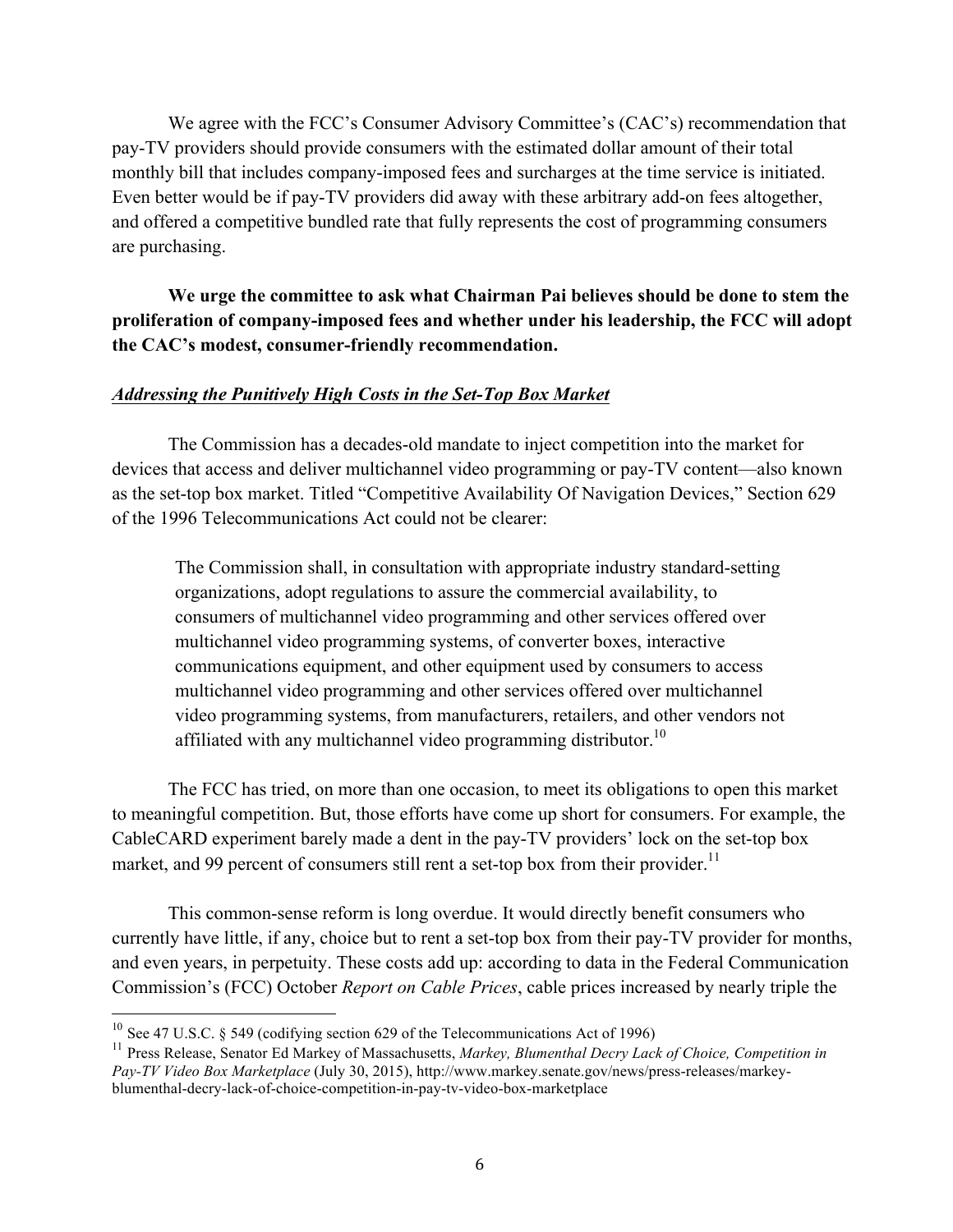rate of inflation in the past twenty years.<sup>12</sup> Liberating consumers from burdensome set-top rental fees—which average more than \$231 per household per year<sup>13</sup>—is a critical and long-overdue way to lower unnecessary costs currently reflected in cable bills.

Like the consumers we work alongside, we were disappointed when the *Set-Top Box Order* failed to be enacted last year. We recognize the resistance from the pay-TV and content industries whose multi-billion dollar stranglehold on the set-top box market would finally have been disrupted had the FCC's proposal succeeded. But consumers have been waiting for almost twenty years for an option to view pay-TV—content they have paid for—without having to fork over extra cash to rent a set-top box. Unlocking the set-top box market is more than just a consumer benefit: federal law requires it.

## **We urge the committee to ask Chairman Pai about his plan to follow the law and open up the set-top box market in a way that would truly benefit consumers.**

### *Ending the Harassment, Nuisance and Scams of Robocalls*

 Nearly everyone hates robocalls and it remains one of the top consumer complaints we hear about at Consumers Union—we received more than 50,000 complaints about unwanted calls since we started asking the question online last year, and almost 750,000 consumers have joined our End Robocalls campaign which encourages major phone companies to offer free call-blocking tools to their consumers. Consumers Union also works to defend the laws protecting consumers from unwanted robocalls like the Telephone Consumer Protection Act (TCPA). Although the TCPA has been on the books for more than twenty-five years, the increase in unwanted calls, including fraudulent and scam calls, has reached record levels and is only growing. Consumers have every right to be frustrated, annoyed, and skeptical whether the government or the phone companies can help.

 The FCC stepped up last year, and former Chairman Wheeler called on the top phone companies to provide "robust" call-blocking technology to their customers at no charge. At Wheeler's request, more than thirty companies joined the Robocall Strike Force (RSF), led by AT&T's CEO, Randall Stephenson, to work together on solutions including call-blocking applications and anti-spoofing measures (caller–ID spoofing is where an incoming call's true identity is masked as a recognizable number or local area code). The RSF most recently convened

<sup>12</sup> Steven Lovely, *Cable Prices Have Risen Faster Than Inflation For Each Of The Past 20 Years*,

 

CORDCUTTING.COM (Oct. 31, 2016), http://cordcutting.com/cable-prices-have-risen-faster-than-inflation-for-each-ofthe-past-20-years/

<sup>13</sup> Press Release, Senator Ed Markey of Massachusetts, *Markey, Blumenthal Decry Lack of Choice, Competition in Pay-TV Video Box Marketplace* (July 30, 2015), http://www.markey.senate.gov/news/press-releases/markeyblumenthal-decry-lack-of-choice-competition-in-pay-tv-video-box-marketplace